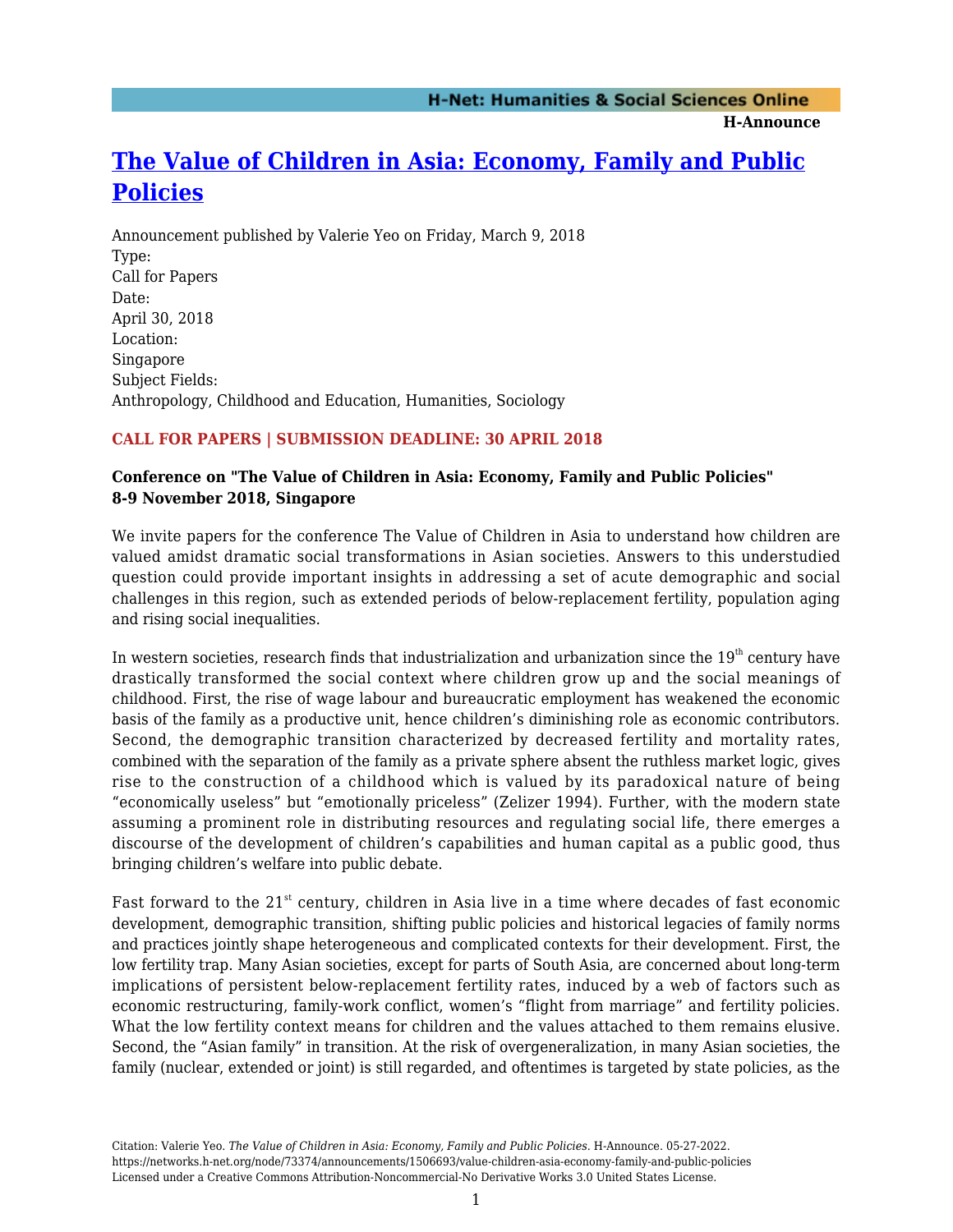## **H-Net: Humanities & Social Sciences Online**

#### **H-Announce**

front-line support and social security system for individual members. However, due to rapid urbanization, women's increasing educational attainment and employment in the formal economy, as well as mass-scale migration (internal or transnational), the family itself is undergoing considerable change. There is an urgent need to unpack how these family changes affect parents' values and practices in childbearing and childrearing. Third, children in the public eye. Facing pressing demographic and social challenges described above, national governments in Asia now find a state position on delivering welfare provision inevitable. Still in their evolutionary processes and with considerable inter-regional heterogeneity, how public policies are informed by and in turn shape particular discourses on children's value, as well as their impact on children's wellbeing deserve scholarly scrutiny.

In this conference, we invite high-quality empirical and theoretical discussions from multiple disciplines to address the following themes:

- Definition and conceptualization of the value of children
- Economic/social development and social transformation of children's value
- The value of children and parenthood
- The impact of public policies on the value of children and parenting practices
- Consequences of shifting values of children
- Conceptual and methodological issues: conceptual frameworks/paradigms as well as methodological approaches

### **SUBMISSION OF PROPOSALS**

Submissions should include a title, an abstract of no more than 300 words and a brief biography including name, institutional affiliation, and email contact. Please note that only previously unpublished papers or those not already committed elsewhere can be accepted. The organizers plan to publish a special issue with selected papers presented in this conference. By participating in the conference you agree to participate in the future publication plans (special issue/journal) of the organizers. The organizers will provide hotel accommodation for three nights and a contribution towards airfare for accepted paper participants (one author per paper).

Please submit your [proposal](https://ari.nus.edu.sg/Event/Detail/8447a19f-9aed-4b4d-8c49-48dbccd9a7ec) to [valerie.yeo@nus.edu.sg](mailto:valerie.yeo@nus.edu.sg?subject=The%20Value%20of%20Children%20in%20Asia%20(8-9%20Nov%202018)) by **30 April 2018**. Notifications of acceptance will be sent out by **15 May 2018**.

### **CONFERENCE CONVENORS**

**Dr Gu Xiaorong** Asia Research Institute, National University of Singapore E | [arigx@nus.edu.sg](mailto:arigx@nus.edu.sg)

## **Prof Wei-Jun Jean Yeung**

Department of Sociology, Asia Research Institute, and Centre for Family and Population Research, National University of Singapore

Citation: Valerie Yeo. *The Value of Children in Asia: Economy, Family and Public Policies*. H-Announce. 05-27-2022. https://networks.h-net.org/node/73374/announcements/1506693/value-children-asia-economy-family-and-public-policies Licensed under a Creative Commons Attribution-Noncommercial-No Derivative Works 3.0 United States License.